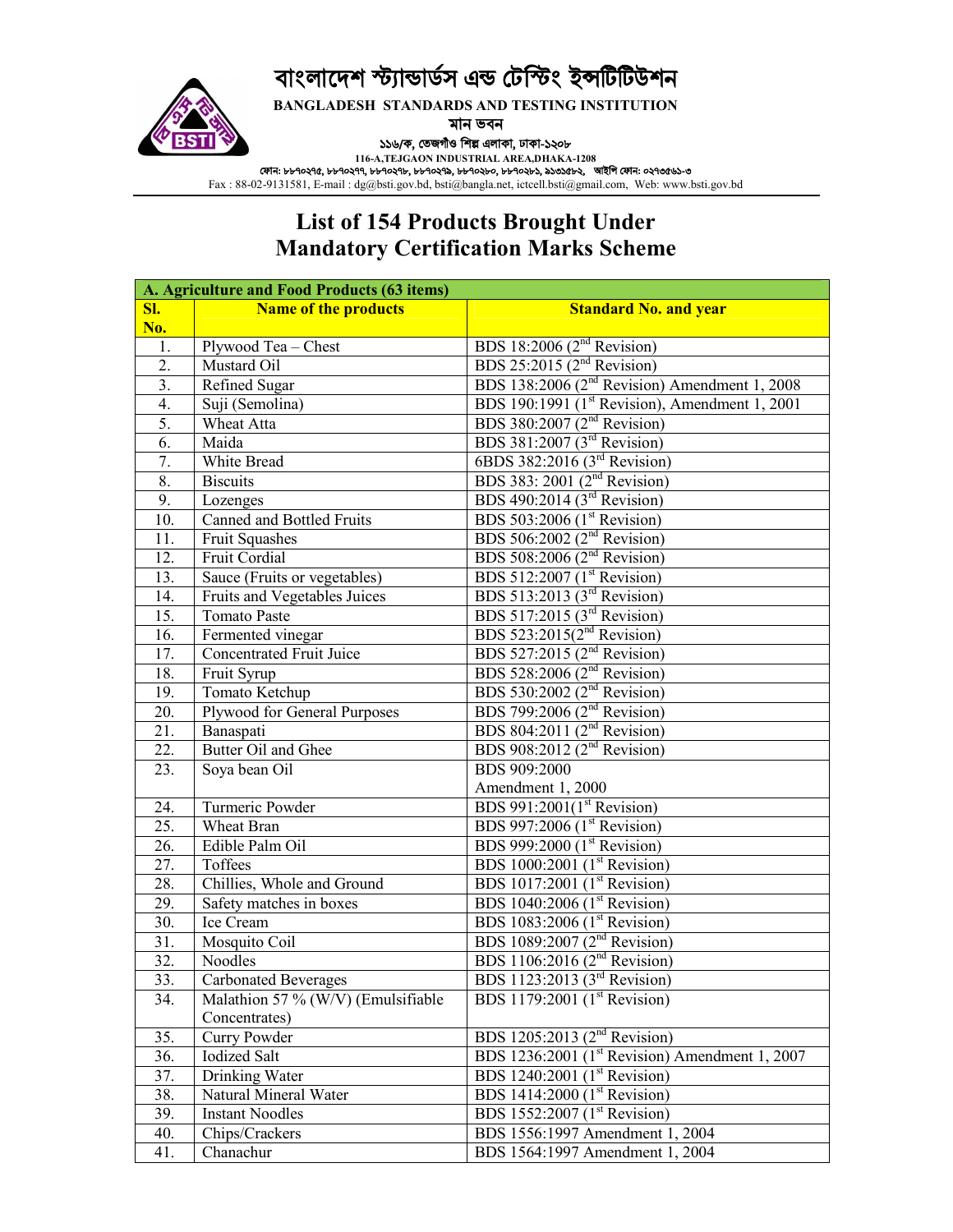| 42.               | Palm Olein                                       | BDS 1567:2007 (1 <sup>st</sup> Revision)                                                             |  |
|-------------------|--------------------------------------------------|------------------------------------------------------------------------------------------------------|--|
| 43.               | Cakes                                            | BDS 1574:2012 (2 <sup>nd</sup> Revision)                                                             |  |
| 44.               | Soft Drink Powder                                | BDS 1586:2007 (1 <sup>st</sup> Revision)                                                             |  |
| 45.               | Lachsa Shemai                                    | BDS 1620:2000                                                                                        |  |
| 46.               | Pasteurized Milk                                 | BDS1702:2002                                                                                         |  |
| 47.               | Fortified Soybean Oil                            | BDS 1769:2014 (1 <sup>st</sup> Revision)                                                             |  |
| 48.               | Fortified Edible Palm Oil                        | BDS 1770: 2014 (1 <sup>st</sup> Revision)                                                            |  |
| 49.               | Dextrose Monohydrate                             | <b>BDS CAC 8:2007</b>                                                                                |  |
| 50.               | Liquid Glucose (Glucose Syrup)                   | <b>BDS CAC 9:2006</b>                                                                                |  |
| $\overline{51}$ . | Honey                                            | <b>BDS CAC 12:2007</b>                                                                               |  |
| 52.               | Edible Sun flower seed Oil                       | <b>BDS CAC 23:2002</b>                                                                               |  |
| 53.               | <b>Canned Pineapple</b>                          | <b>BDS CAC 42: 2007</b>                                                                              |  |
| 54.               | Infant Formula and Formulas for                  | <b>BDS CAC 72:2008</b>                                                                               |  |
|                   | Special Medical purposes intended for<br>Infants |                                                                                                      |  |
| $\overline{55}$ . | Processed cereal based food for Infants          | <b>BDS CAC 74:2007</b>                                                                               |  |
|                   | and Young Children                               |                                                                                                      |  |
| 56.               | Milk Powders and Cream Powder                    | BDS CAC 207:2008 Amendment 1, 2009                                                                   |  |
| 57.               | Sugar                                            | <b>BDS CAC 212:2006</b>                                                                              |  |
| 58.               | Fermented Milk                                   | BDS CAC 243:2015                                                                                     |  |
| 59.               | Pickled Fruits and Vegetables                    | BDS CAC 260:2014                                                                                     |  |
| 60.               | Jams, Jellies and Marmalades                     | BDS CAC 296:2014                                                                                     |  |
| 61.               | <b>Butter</b>                                    | <b>BDS CAC A-1:2002</b>                                                                              |  |
| 62.               | Sweetened Condensed Milk                         | <b>BDS CAC A-4: 2002</b>                                                                             |  |
| 63.               | <b>Black Tea Definition and Basic</b>            | BDS ISO 3720:2008                                                                                    |  |
|                   | requirements                                     |                                                                                                      |  |
|                   | <b>B. Chemical Products (40items)</b>            |                                                                                                      |  |
| 64.               | Laundry Soap                                     | BDS 12:1991 (2 <sup>nd</sup> revision) Reaffirmed 2014                                               |  |
| 65.               | Toilet Soap                                      | BDS 13:2006 ( $3rd$ revision) Amendment 1:2008                                                       |  |
|                   |                                                  |                                                                                                      |  |
| 66.               | Ammonium Sulphate (Fertilizer)                   | BDS 36:1993 Amendment 1:2008                                                                         |  |
| 67.               | Coal Tar Black Paint (Alquatra)                  | BDS 69 (Part-2):1991 Amendment 1:2006                                                                |  |
| 68.               | Ferro-gallo tannate Fountain Pen Ink             | BDS 88:1991 Amendment 1:2006                                                                         |  |
| 69.               | <b>Ink Stamp Pad</b>                             | BDS 90:2011( $2nd$ Revision)                                                                         |  |
| 70.               | Coconut Oil                                      | BDS 99:2007 ( $2nd$ Revision)                                                                        |  |
| 71.               | <b>Ink Duplicating</b>                           | BDS 146:2002 $(2nd Revision)$                                                                        |  |
| $\overline{72}$ . | Aluminium Sulphate, Non Ferric                   | BDS 149:2014 $(2nd$ Revision)                                                                        |  |
| 73.               | Carbolic Soap                                    | <b>BDS</b> 181:2003 (1 <sup>st</sup> Revision)                                                       |  |
| 74.               | Triple Super Phosphate (T.S.P)                   | BDS 216:1991 Amendment 1, 2:2007                                                                     |  |
| 75.               | Urea (Fertilizer)                                | BDS 217:2011 $(2nd$ Revision)                                                                        |  |
| 76.               | Ribbons, Type Writer                             | BDS 236:1998 (1 <sup>st</sup> Revision) Reaffirmed 2006                                              |  |
| 77.               | Laundry Soap Powder                              | BDS 329:2006 (1 <sup>st</sup> Revision)                                                              |  |
| 78.               | Pencils                                          | BDS 330:1993 Amendment 1:2006                                                                        |  |
| 79.               | Sole Leather (Vegetable tanned)                  | BDS 340:2012 $(2nd$ Revision)                                                                        |  |
| 80.               | <b>High Speed Diesel</b>                         | BDS 344:2016 $(2nd$ Revision)                                                                        |  |
| 81.               | Unleaded Motor Gasoline-Premium                  | BDS 346:2010 $(4th$ Revision)                                                                        |  |
| 82.               | <b>Unleaded Motor Gasoline-Regular</b>           | BDS 347:2010 $(4th$ Revision)                                                                        |  |
| 83.               | Ready Mixed Paint, Brushing,                     | BDS 402:1989 Amendment 1, 2:2006                                                                     |  |
|                   | Finishing semi gloss for general                 |                                                                                                      |  |
|                   | purpose                                          |                                                                                                      |  |
| 84.               | Writing and Printing Papers                      | BDS $405:2012(2nd Revision)$                                                                         |  |
| 85.               | Carbon Paper for type writer                     | BDS 411:1989 $(1st Revision)$                                                                        |  |
|                   |                                                  | Amendment 1:2006                                                                                     |  |
| 86.               | Ceramic Tableware                                | BDS 485:2000 $(2nd$ Revision)                                                                        |  |
|                   |                                                  | Amendment 1, 2, 3:2006                                                                               |  |
| 87.               | News Print                                       | BDS 845:2012 $(2nd$ Revision)                                                                        |  |
| 88.               | Shoe polish, Paste                               | BDS 1006:1981 Amendment 1:2006                                                                       |  |
| 89.<br>90.        | <b>Stencil Paper</b><br><b>Tooth Paste</b>       | BDS 1030:1998 (1 <sup>st</sup> Revision) Amendment 1:2006<br>BDS 1216:2012(2 <sup>nd</sup> Revision) |  |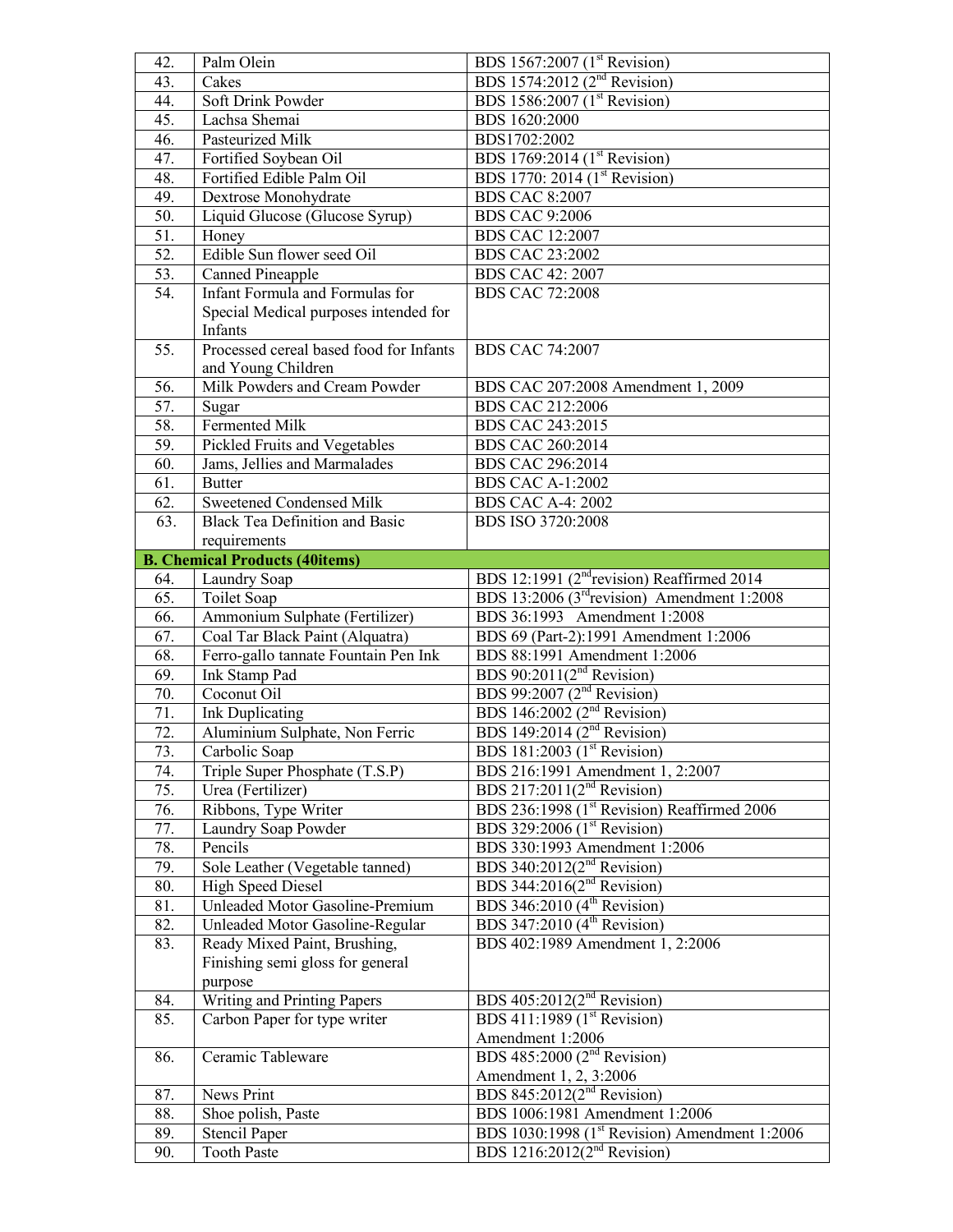| 91.                                                | Shaving Cream                                    | BDS $1241:2017(1st Revision)$           |                                                              |  |
|----------------------------------------------------|--------------------------------------------------|-----------------------------------------|--------------------------------------------------------------|--|
| 92.                                                | Shampoo, Surfactant based                        | BDS 1269:2014(2 <sup>nd</sup> Revision) |                                                              |  |
| 93.                                                | <b>Skin Powder</b>                               |                                         | BDS 1337:2015(1 <sup>st</sup> Revision)                      |  |
| 94.                                                | Hair Oils                                        |                                         | BDS 1339:1991 Amendment 1:2006                               |  |
| 95.                                                | <b>Tooth Powder</b>                              |                                         | BDS 1370:1992 Amendment 1:2006                               |  |
| 96.                                                | Skin Cream                                       |                                         | BDS 1382:2015(2 <sup>nd</sup> Revision)                      |  |
| 97.                                                | <b>Ball Point Pens</b>                           |                                         | BDS 1384:2002(1 <sup>st</sup> Revision)                      |  |
| 98.                                                | Lipstick                                         |                                         | BDS 1424:1993 Amendment 1, 2:2006                            |  |
| 99.                                                | Tableware made of melamine Plastics              |                                         | BDS 1425:2009(1 <sup>st</sup> Revision)                      |  |
| 100.                                               | Synthetic Detergent Powder                       |                                         | BDS 1445:2003(1 <sup>st</sup> Revision)                      |  |
| 101.                                               | <b>After Shave Lotion</b>                        |                                         | BDS 1524:2006 (1 <sup>st</sup> Revision) Amendment 1, 2:2006 |  |
| 102.                                               | Cement Paints.                                   |                                         | BDS 1706:2015(1 <sup>st</sup> Revision)                      |  |
| 103.                                               | Tableware urea moulding compound                 |                                         | BDS 1825:2011(1 <sup>st</sup> Revision)                      |  |
|                                                    | C. Engineering (15 items)                        |                                         |                                                              |  |
| 104.                                               | Cement                                           |                                         | BDS EN 197-1:2003                                            |  |
| 105.                                               | Common Building Clay Bricks                      |                                         | BDS 208:2009(3 <sup>rd</sup> Revision)                       |  |
| 106.                                               | <b>Safety Razor Blades</b>                       |                                         | BDS 219:2002                                                 |  |
| 107.                                               | Portable Fire Extinguisher                       |                                         | BDS 825:1991 Reaffirmed 2007                                 |  |
| 108.                                               | Bi-cycle Rim                                     |                                         | BDS 986:2006                                                 |  |
| 109.                                               | Mild Steel Tubes and G. I. Pipes                 |                                         | BDS 1031:2006                                                |  |
| 110.                                               | G P Sheet (Including Corrugated Sheet)           |                                         | BDS 1122:1987 Reaffirmed 2007                                |  |
| 111.                                               | Protective Helmets for Scooter and Motor Cycle   |                                         | BDS 1136:1986                                                |  |
|                                                    | Riders                                           |                                         | Reaffirmed 2007                                              |  |
| 112.                                               | Sanitary Ware Appliances                         |                                         | BDS 1162:2014                                                |  |
| $\overline{11}3.$                                  | <b>Gas Mantles</b>                               |                                         | BDS 1197:1988 Reaffirmed 2007                                |  |
| 114.                                               | Unplasticized Polyvinyl Chloride (PVC-U)         |                                         | BDS 1878:2015                                                |  |
|                                                    | Pressure Pipes for Potable Water Supply          |                                         |                                                              |  |
| 115.                                               | Aluminium and Aluminium Alloys Extruded          | BDS 1879:2014                           |                                                              |  |
|                                                    | Profiles                                         |                                         |                                                              |  |
| 116.                                               | Steel Bars and Wires for the Reinforcement of    |                                         | BDS ISO 6935-1:2006                                          |  |
|                                                    | Concrete(Part 1 and Part 2)                      |                                         | BDS ISO 6935-2:2006                                          |  |
| 117.                                               | Ceramic Tiles                                    |                                         | BDS ISO 13006:2015                                           |  |
| 118.                                               | Bitumen and Bituminous Binders - Paving          |                                         | BDS EN 12591:2008                                            |  |
|                                                    | Grade Bitumen                                    |                                         |                                                              |  |
|                                                    | Bitumen and Bituminous Binders - Cationic        |                                         | BDS EN 13808:2008                                            |  |
|                                                    | <b>Bituminous Emulsions</b>                      |                                         |                                                              |  |
|                                                    | D. Jute and Textile (11 items)                   |                                         |                                                              |  |
| 119.                                               | Poplin Fabrics                                   |                                         | BDS 32:2011 $(3rd$ Revision)                                 |  |
| 120.                                               | <b>Cotton Sewing Thread</b>                      |                                         | BDS 33:1989 Reaffirmed 2005                                  |  |
| 121.                                               | <b>Cotton Canvas</b>                             |                                         | BDS 319:2005 ( $3rd$ Revision)                               |  |
| 122.                                               | Umbrella Cloth                                   |                                         | BDS 1125:2005 (1 <sup>st</sup> Revision)                     |  |
| 123.                                               | Polyester Blend Shirting (Market varieties)      |                                         | BDS 1148:2011 (2 <sup>nd</sup> Revision)                     |  |
| 124.                                               | Polyester Blend Suiting                          |                                         | BDS 1175:2011 ( $2nd$ Revision)                              |  |
| 125.                                               | Rubber Flat Transmission Belting of Textile      |                                         | BDS 1199:2005 (1 <sup>st</sup> Revision)                     |  |
|                                                    | Construction for General use                     |                                         |                                                              |  |
| 126.                                               | Rubber Conveyor and Elevator Belting of Ply      |                                         | BDS 1200 (Part-1):2005 (1 <sup>st</sup> Revision)            |  |
|                                                    | Construction.(Part-1 for General use)            |                                         |                                                              |  |
| 127.                                               | Industrial Sewing Threads Made Wholly or         |                                         | BDS 1221:2011 $(3rd$ Revision)                               |  |
|                                                    | Partly from Synthetic Fibres                     |                                         |                                                              |  |
| 128.                                               | Textiles - Colour Fastness Ratings -             |                                         | BDS 1758:2006                                                |  |
|                                                    | Specification                                    |                                         |                                                              |  |
| 129.                                               | Textiles - Tests for Colour Fastness - Part E11: |                                         | <b>BDS ISO-E11:2004</b>                                      |  |
|                                                    | Colour Fastness to Steaming                      |                                         |                                                              |  |
| E. Electrical and Electronics Products (25 items): |                                                  |                                         |                                                              |  |
|                                                    |                                                  |                                         |                                                              |  |
| 130.                                               | Two-Pin Plugs & Socket-Outlets                   |                                         | BDS 102:1990 Reaffirmed 2005                                 |  |
| 131.<br>132.                                       | Three-Pin Plugs & Socket-Outlets                 |                                         | BDS 115:1998 Reaffirmed 2005                                 |  |
|                                                    | Aluminium Conductors Steel Re-inforced           | for                                     | BDS 1037:2003                                                |  |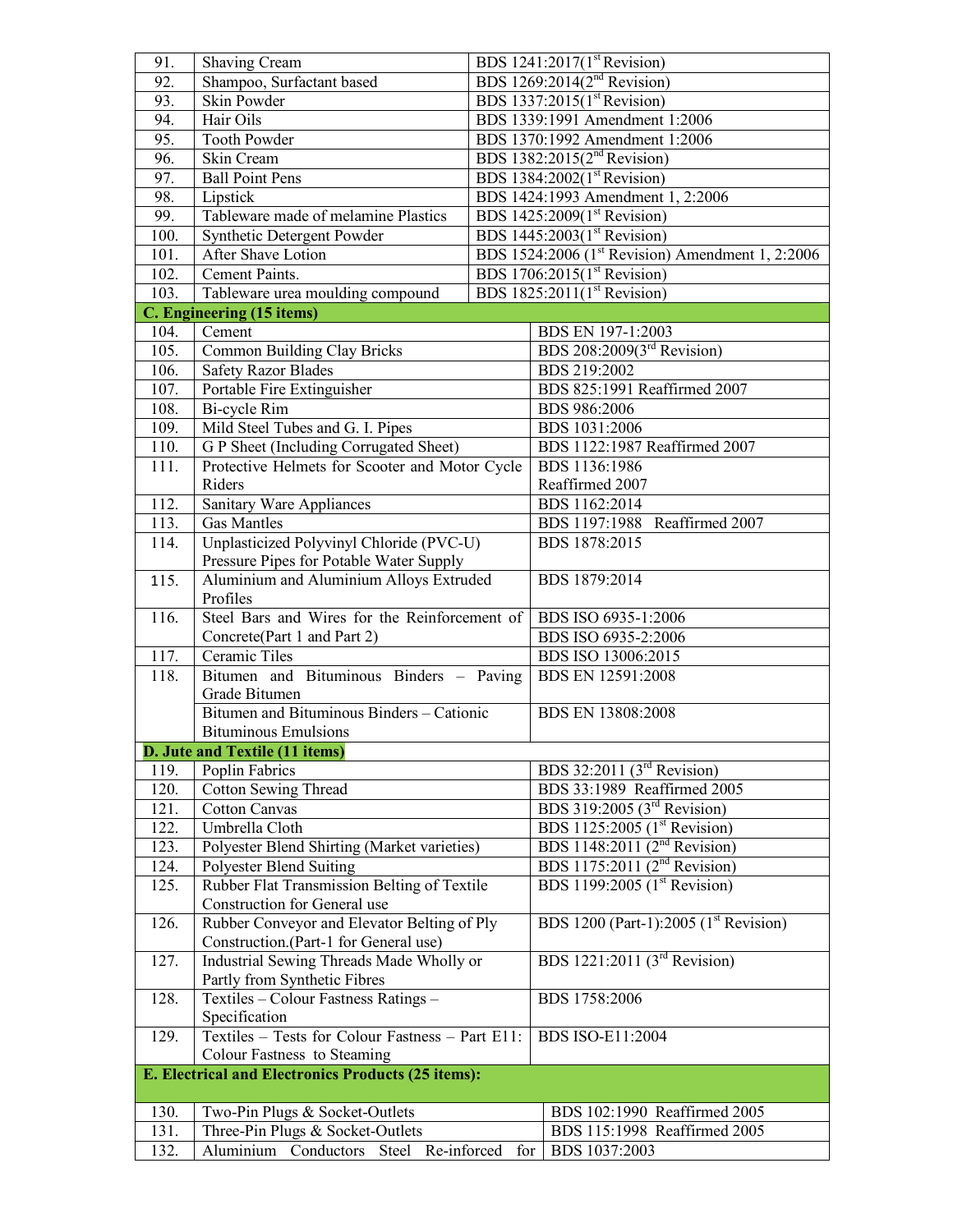|      | Overhead Power Transmission.                                   |                                |
|------|----------------------------------------------------------------|--------------------------------|
| 133. | Aluminium<br>Aluminium<br>Alloy<br>Bare<br>and                 | BDS 1036:2006                  |
|      | Conductors for Overhead Power Transmission.                    |                                |
| 134. | Winding Wires:                                                 |                                |
|      | a) Part-1 Enameled round copper winding wires                  | BDS 1034 (Part-1):2006         |
|      | b) Part-2 Enameled rectangular copper winding                  | BDS 1034 (Part-2):2006         |
|      | wires                                                          |                                |
|      | c) Part-3 Enameled round aluminium winding                     | BDS 1034 (Part-3):2006         |
|      | wires                                                          |                                |
|      | d) Part-4 Enameled rectangular aluminium winding               | BDS 1034 (Part-4):2006         |
|      | wires                                                          |                                |
|      | e) Part-5 Test Method                                          | BDS 1034 (Part-5):2006         |
| 135. | <b>Insulated Flexible Cords</b>                                |                                |
|      | (a) Part-1General requirements                                 | BDS 899 (Part-1):2000          |
|      | (b) Part-2 Requirements for rubber insulated<br>flexible cords | BDS 899 (Part-2):2001          |
|      | (c) Part-3 Requirements for PVC insulated flexible             | BDS 899 (Part-3):2001          |
|      | cords                                                          | Amendment 1: 2009              |
|      | (d) Part-4 Flexible cords insulated with varnished             |                                |
|      | glass fibre                                                    |                                |
|      | (e) Part-5 PVC Insulated extensible leads.                     | BDS 899 (Part-4):2001          |
|      | (f) Part-6 Methods of test.                                    | BDS 899 (Part-5):2001          |
|      |                                                                | BDS 899 (Part-6):2001          |
| 136. | Three-phase Induction Motors                                   | BDS 1139:1986 Amendment 1:2006 |
| 137. | Power Cables with extruded insulation and their                |                                |
|      | accessories for rated voltage from 1 kV up to 30               |                                |
|      | kV                                                             |                                |
|      | Part-1 Cables for rated voltage of 1 kV and<br>a)              | BDS IEC 60502 (Part -1):2005   |
|      | 3 kV                                                           |                                |
|      | Part-2 Cables for rated voltage of 6 kV and<br>b)              |                                |
|      | 30 kV                                                          | BDS IEC 60502 (Part -2):2005   |
|      | $\mathbf{c})$<br>Part-4 Test requirement of accessories for    |                                |
| 138. | 6 kV and 30 kV<br><b>Lead Acid Starter Batteries</b>           | BDS IEC 60502 (Part -4):2005   |
|      | (a) Part-1 General requirements and methods of                 | BDS 206 (Part-1):2002          |
|      | test.                                                          |                                |
|      | (b) Part-2 Dimensions of batteries and dimension               | BDS 206 (Part-2):2002          |
|      | and marking of terminals.                                      |                                |
|      | (c) Part-3 Dimension of batteries for heavy                    |                                |
|      | commercial vehicles.                                           | BDS 206 (Part-3):2002          |
| 139. | Porcelain Insulator for overhead power lines with a            | BDS 1543:2006                  |
|      | nominal voltage up to and including 1000 V.                    |                                |
|      |                                                                |                                |
| 140. | Electricity Metering Equipment (AC) - Particular               | BDS IEC 62053-11:2008          |
|      | Requirements Part-11 Electromechanical Meters                  |                                |
|      | for Active Energy (Class 0.5, 1 and 2).                        |                                |
| 141. | Switches for household and similar fixed electrical            | BDS IEC 60669-1:2007           |
|      | installation Part-1 General requirements.                      |                                |
| 142. | Lighting<br>Self-Ballasted Lamps for General                   | BDS 1734:2003                  |
|      | Services - Performance Requirements.                           |                                |
| 143. | A.C. supplied electronic Ballasts for Tubular                  | BDS IEC 60929:2005             |
|      | Fluorescent Lamps - Performance Requirements.                  |                                |
| 144. | Cut-out Switches (Main Switches)                               | BDS 1395:1993 Reaffirmed 2005  |
| 145. | <b>Ceiling Roses</b>                                           | BDS 116:2006                   |
| 146. | Electronic Type Fan Regulators<br>Ballast<br>for               | BDS 1323:1991 Amendment 1:2006 |
| 147. | Tubular<br>Fluorescent<br>Lamps<br>Performance requirements    | BDS IEC 60921:2005             |
| 148. | Electric Irons for household or similar use Methods            | BDS IEC 60311:2005             |
|      | for Measuring Performance                                      |                                |
| 149. | PVC Insulated Cables (non armoured) for electric               | BDS 900:2010 $(2nd$ Revision)  |
|      |                                                                |                                |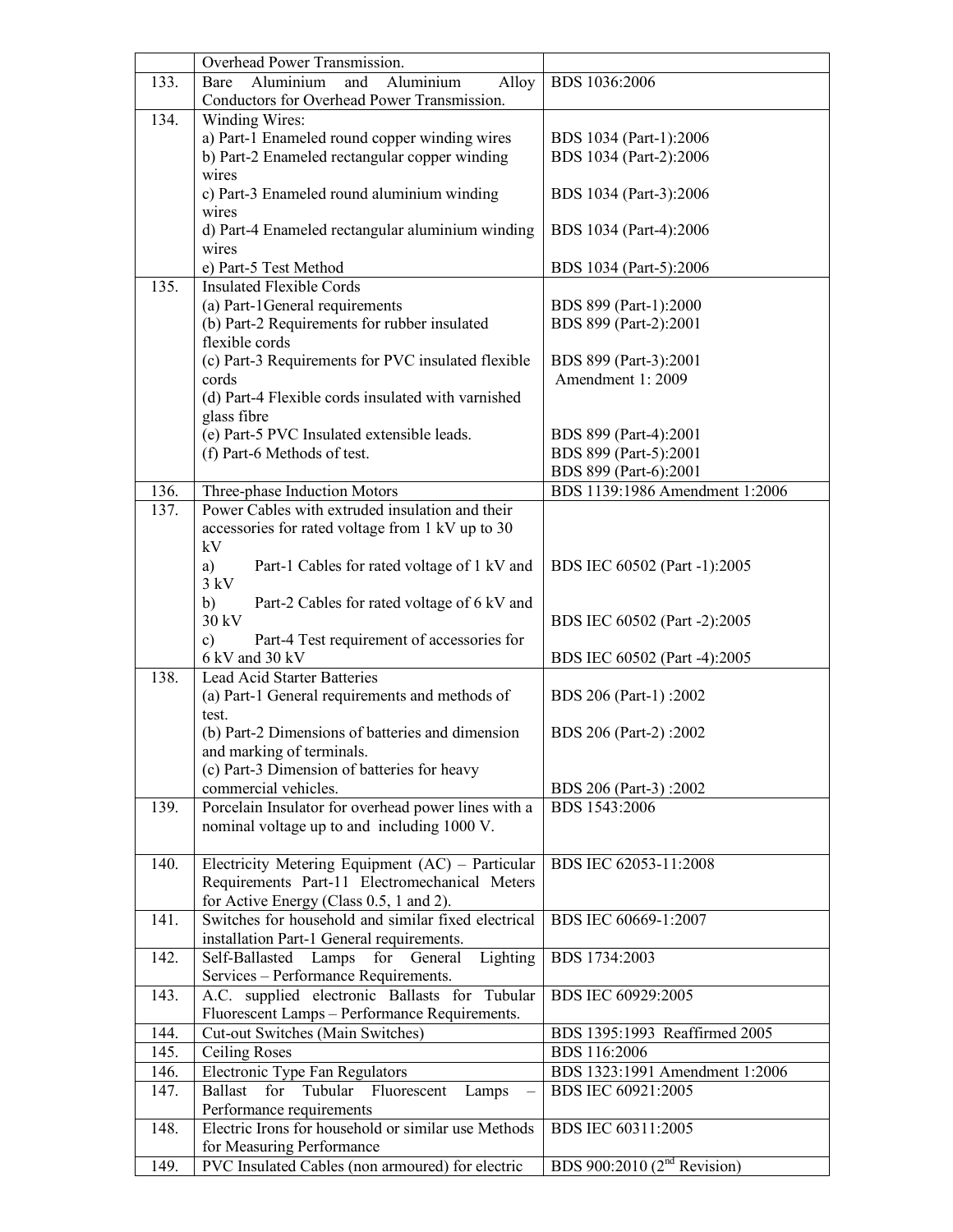|      | power and lighting                                 |                              |
|------|----------------------------------------------------|------------------------------|
| 150. | Tungsten Filament Lamps for domestic and similar   | <b>BDS</b> 17:2006           |
|      | general lighting purposes - Performance            |                              |
|      | Requirements                                       |                              |
| 151. | Performance and Construction of Electric           | <b>BDS 818:1998</b>          |
|      | Circulating Fans and Regulators (Ceiling and Deck  | Amendment 1:2006             |
|      | head Fans, Pedestal Fans & Table/Cabin Fans with   |                              |
|      | in-built Regulators)                               |                              |
| 152. | Primary Batteries:                                 |                              |
|      | Part-1 General                                     | BDS IEC 60086 (Part-1):2005  |
|      | Part-2 Physical and Electrical Specification       | BDS IEC 60086 (Part-2):2005  |
|      | Part-3 Watch Batteries                             | BDS IEC 60086 (Part-3):2005  |
|      | Part 4 Safety of Lithium Batteries                 | BDS IEC 60086 (Part -4):2005 |
|      | Part-5 Safety of Batteries with Aquas Electrolyte  | BDS IEC 60086 (Part -5):2005 |
| 153. | Insulators for overhead lines with a nominal       |                              |
|      | voltage over 1000 V                                |                              |
|      | Part-1 Ceramic or glass Insulator units for ac     | BDS IEC 60383 (Part -1):2006 |
|      | systems - Definitions, test methods and acceptance |                              |
|      | criteria                                           |                              |
|      | Part-2 Insulator strings and insulator sets for ac | BDS IEC 60383 (Part -2):2006 |
|      | systems - Definition, test methods and acceptance  |                              |
|      | criteria                                           |                              |
| 154. | Double-capped Fluorescent Lamps - Performance      | BDS IEC 60081:2006           |
|      | Requirements                                       |                              |

\*\*\*\*\*\*\*\*\*\*\*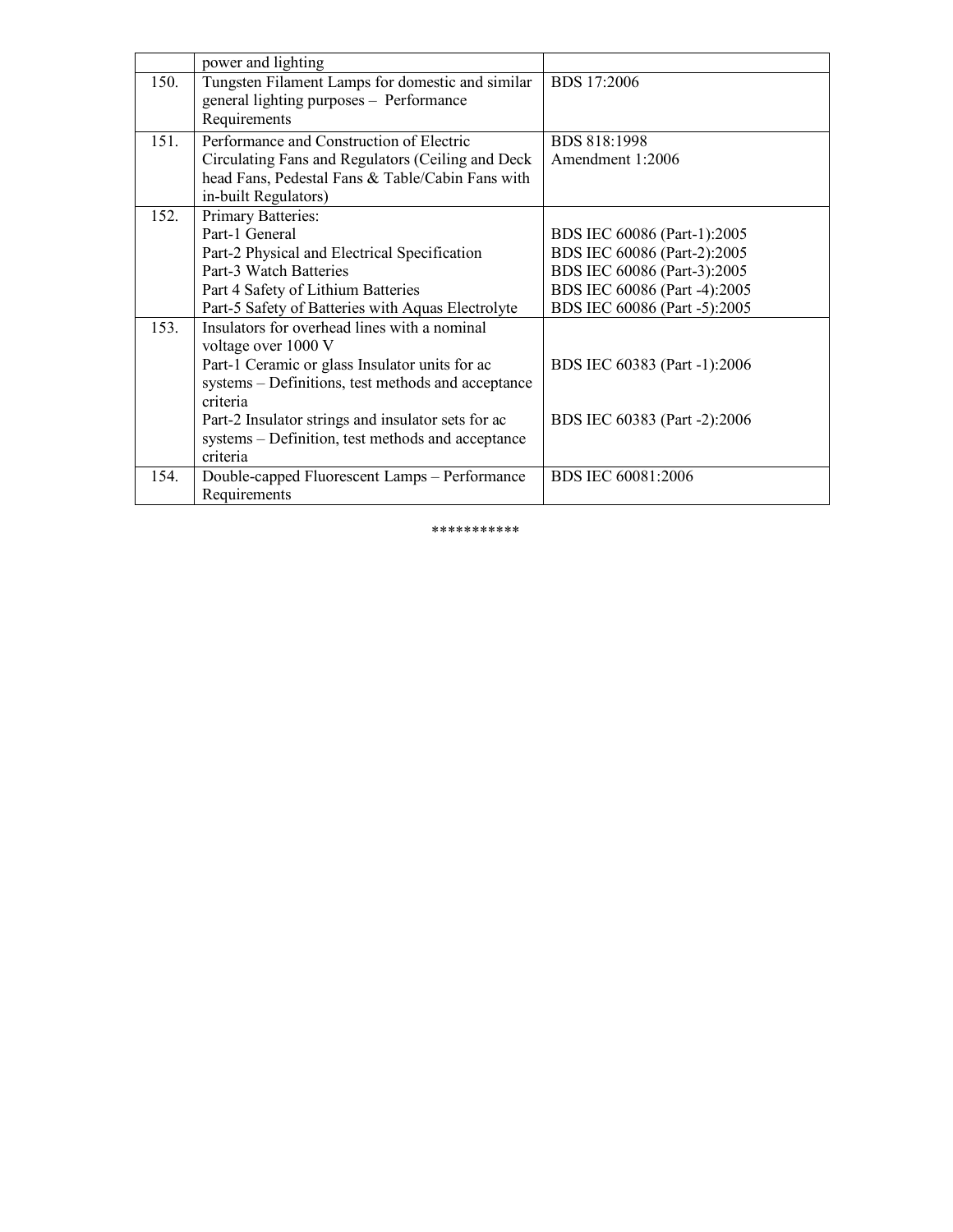## **List of Imported 55 Products brought under mandatory certification before Customs clearance (Category wise)**

## **A. Food & Agricultural Products (23 Items):**

|                | <b>Sl. No Name of the products</b>                                               | <b>Standards NO.</b>             |
|----------------|----------------------------------------------------------------------------------|----------------------------------|
| 1              | Milk Powders and Cream Powder                                                    | BDS CAC 207: 2008, Amend 1: 2009 |
| $\overline{2}$ | <b>Fruit Cordial</b>                                                             | BDS 508:2006                     |
| 3              | <b>Biscuit</b>                                                                   | BDS 383:2001                     |
| 4              | Sauce (Fruit & Vegetable)                                                        | BDS 512:2007                     |
| 5              | Lozenges                                                                         | BDS 490:2001, Amend 1:2007       |
| 6              | Tomato Ketchup                                                                   | BDS 530:2002                     |
| 7              | Jams (Fruit Preserves) and Jelly                                                 | <b>BDS CAC 79:2008</b>           |
| 8              | <b>Carbonated Beverages</b>                                                      | BDS 1123:2013                    |
| 9              | Infant Formula and Formulas for Special Medical purposes<br>intended for Infants | <b>BDS CAC-72: 2008</b>          |
| 10             | Soybean Oil                                                                      | BDS 909:1979, Amend 1:2000       |
| 11             | Soft Drink Powder                                                                | BDS 1586:2007                    |
| 12             | Sugar                                                                            | <b>BDS CAC 212:2006</b>          |
| 13             | <b>Instant Noodles</b>                                                           | BDS 1552:2007                    |
| 14             | Fruit and Vegetable Juices                                                       | BDS 513:2013,                    |
| 15             | Edible Sun Flower Oil                                                            | <b>BDS CAC 23: 2002</b>          |
| 16             | Chips/Crackers                                                                   | BDS 1556:1997, Amend1:2004       |
| 17             | Toffees                                                                          | BDS 1000:2001                    |
| 18             | Honey                                                                            | <b>BDS CAC 12:2007</b>           |
| 19             | Processed Cereal based Foods for Infants and young children                      | <b>BDS CAC 074: 2007</b>         |
| 20             | Dextrose Monohydrate                                                             | <b>BDS CAC 8:2007</b>            |
| 21             | Liquid Glucose (Glucose Syrup)                                                   | <b>BDS CAC 9:2006</b>            |
| 22             | <b>Mosquito Coils</b>                                                            | <b>BDS</b> 1089: 2007            |
| 23             | Black Tea Definition & Basic requirements                                        | <b>BDS ISO 3720:2008</b>         |

# **B. Chemical Products (14 items):**

|                | <b>Sl. No</b> Name of the products | <b>Standards NO.</b>                      |  |  |
|----------------|------------------------------------|-------------------------------------------|--|--|
|                | Coconut Oil                        | <b>BDS 99:2007</b>                        |  |  |
| $\overline{2}$ | <b>Skin Creams</b>                 | BDS 1382: 2011 (1 <sup>st</sup> Revision) |  |  |
| 3              | <b>Tooth Paste</b>                 | BDS 1216: 2012                            |  |  |
| $\overline{4}$ | Skin Powder                        | BDS 1337:1991, Amend 1:2006               |  |  |
| 5              | Shampoo, Synthetic Detergent based | BDS 1269:2014 ( $2^{nd}$ Rivision)        |  |  |
| 6              | Lipstick                           | BDS 1424:1993, Amend 1,2:2006             |  |  |
|                | Toilet Soap                        | BDS 13:2006, Amend 1: 2008                |  |  |
| 8              | <b>After Shave Lotion</b>          | BDS 1524:2006                             |  |  |
| 9              | Ceramic Tableware                  | BDS 485:2000, Amend 1,2,3:2006            |  |  |
| 10             | Hair Oils                          | BDS BDS 1339:1991, Amend 1: 2006          |  |  |
| 11             | Writing and Printing Papers        | BDS 405: 2012 $(2nd$ Revision)            |  |  |
| 12             | <b>News Print</b>                  | BDS 845:2012 ( $2nd$ Revision)            |  |  |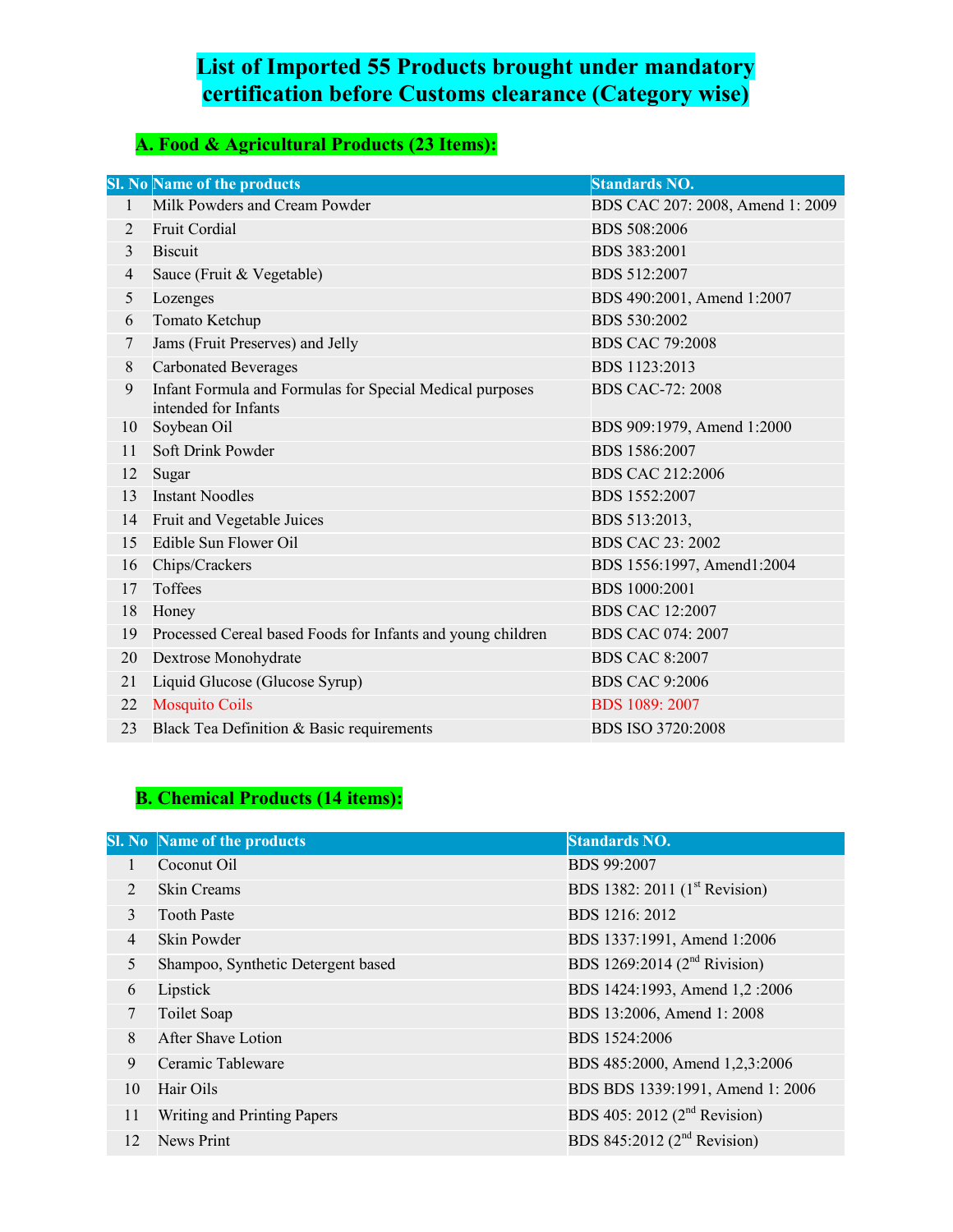**-2-**

|  |  | <b>C. Textile Product (2) Items</b> |  |  |  |  |
|--|--|-------------------------------------|--|--|--|--|
|--|--|-------------------------------------|--|--|--|--|

| <b>Sl. No Name of the products</b>          | <b>Standards NO.</b>              |
|---------------------------------------------|-----------------------------------|
| Polyester Blend Suiting                     | BDS 1175:2011 ( $2nd$ Revision)   |
| Polyester Blend Shirting (Market Varieties) | BDS 1148:2011 $(2^{nd}$ Revision) |

#### **D. Electrical & Electronic Products (10) Items**

|    | <b>Sl. No Name of the products</b>                                                                                                                                                                                                                                                                | <b>Standards NO.</b>          |
|----|---------------------------------------------------------------------------------------------------------------------------------------------------------------------------------------------------------------------------------------------------------------------------------------------------|-------------------------------|
|    | <b>Primary Batteries:</b>                                                                                                                                                                                                                                                                         |                               |
|    | a) Part-1 General                                                                                                                                                                                                                                                                                 | BDS IEC 60086 (Part-1):2005   |
|    | <b>b</b> ) Part-2 Physical and Electrical Specification                                                                                                                                                                                                                                           | BDS IEC 60086 (Part-2):2005   |
|    | c) Part-3 Watch Battery                                                                                                                                                                                                                                                                           | BDS IEC 60086 (Part-3):2005   |
|    | d) Part -4 Safety of Lithium batteries                                                                                                                                                                                                                                                            | BDS IEC 60086 (Part-4):2005   |
|    | e) Part-5 Safety of Batteries with Aqueous Electrolyte                                                                                                                                                                                                                                            | BDS IEC 60086 (Part-5):2005   |
| 2  | Performance & Construction of Electric circulating Fans &<br>Regulators (Ceiling & Deck head fans, pedestal fans & table/cabin<br>fans with in-built regulators)                                                                                                                                  | BDS 818:1998, Amend 1: 2006   |
| 3  | Switches for household and similar fixed electrical installation<br>Part 1- General requirements                                                                                                                                                                                                  | BDS IEC 60669-1:2007          |
| 4  | Double- capped Fluorescent Lamps performance Requirements                                                                                                                                                                                                                                         | BDS IEC 60081 :2006           |
| 5  | Ballast for Fluorescent Lamps Performance Requirements                                                                                                                                                                                                                                            | BDS IEC 60921:2005            |
| 6  | Two-Pin Plugs & Socket-Outlets                                                                                                                                                                                                                                                                    | BDS 102:1990, Reaffirmed 2005 |
| 7  | Three-Pin Plugs & Socket-Outlets                                                                                                                                                                                                                                                                  | BDS 115:1998, Reaffirmed 2005 |
| 8  | Electronic Type Fan Regulators                                                                                                                                                                                                                                                                    | BDS 1323:1991, Amend 1: 2006  |
| 9  | Self-Ballasted Lamps for General Lighting Services- Performance BDS 1734:2003<br>Requirements                                                                                                                                                                                                     |                               |
| 10 | <b>Lead acid starter batteries</b><br>(a) (Part-1) General requirements and methods of test.<br>(b) (Part-2) Dimensions of batteries and dimension and marking of BDS 206 (Part-1):2002<br>terminals.<br>(c) (Part-3) Dimension of batteries for heavy commercial vehicles. BDS 206 (Part-3):2002 | BDS 206 (Part-2):2002         |

|                 | <b>E. Engineering Products (06) Items</b>                                                                  |                                  |  |  |
|-----------------|------------------------------------------------------------------------------------------------------------|----------------------------------|--|--|
| SI.<br>$\bf No$ | Name of the products                                                                                       | <b>Standards NO.</b>             |  |  |
|                 | Cement -Part :1 Composition, Specifications and Conformity criteria for BDS EN 197-1:2003<br>common Cement |                                  |  |  |
|                 | Sanitary ware appliances                                                                                   | BDS 1162:2006                    |  |  |
| $\mathcal{E}$   | G P Sheet (with Corrugation)                                                                               | BDS 1122:1987<br>Reaffirmed 2007 |  |  |
| $\overline{4}$  | Ceramic Tiles- definitions, Classifications characteristics & marking                                      | BDS ISO 13006: 2006              |  |  |
| 5               | Portable Fire Extinguisher                                                                                 | BDS 825:1991, Reaffirmed<br>2007 |  |  |
| 6               | <b>Safety Razor Blades</b>                                                                                 | BDS 219:2002                     |  |  |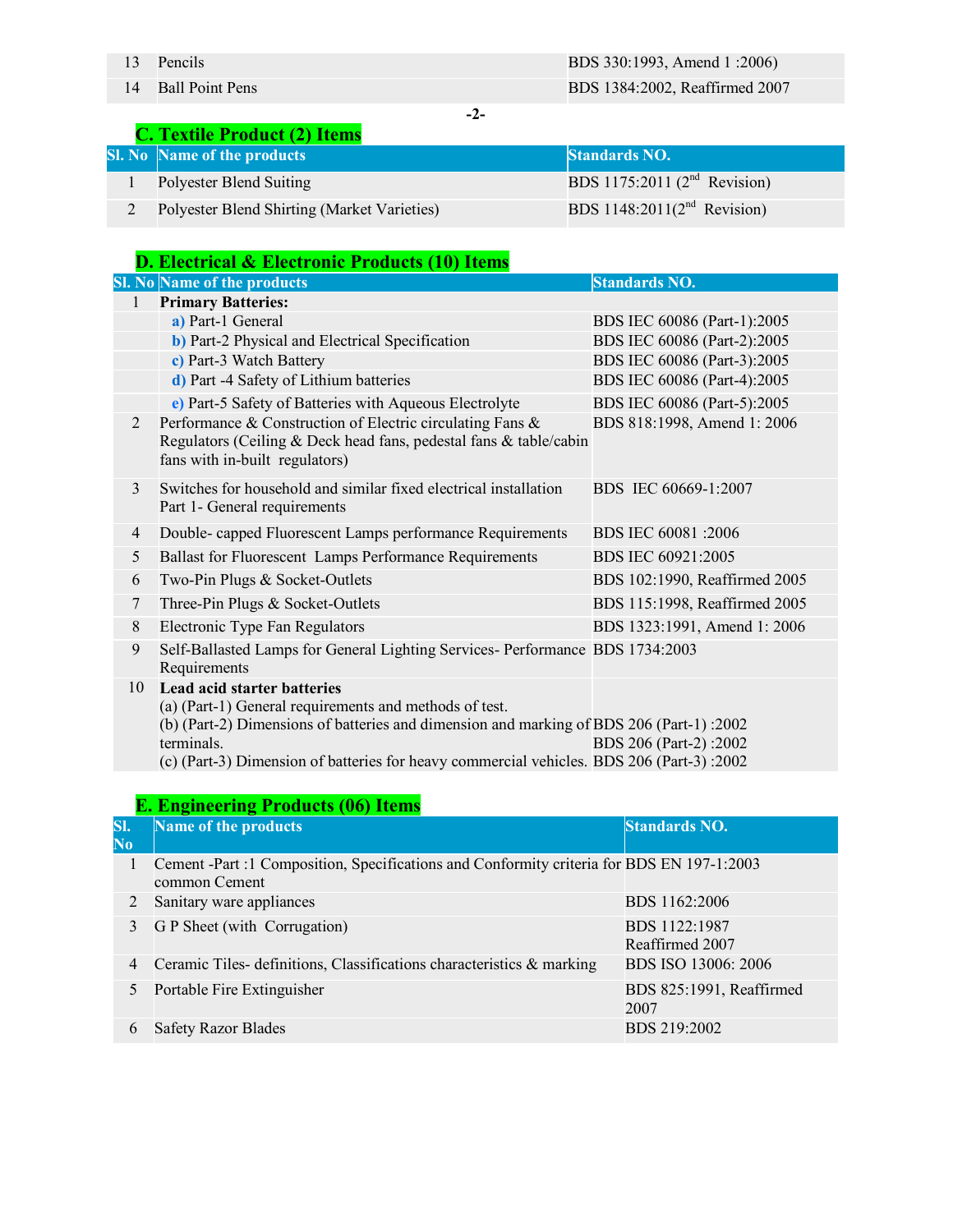#### **List of Imported 55 Products brought under mandatory certification before Customs clearance (Serial wise)**

| N <sub>0</sub> | <b>Sl.</b> Name of the products                                                                                                                                     | <b>Standards NO.</b>                      |
|----------------|---------------------------------------------------------------------------------------------------------------------------------------------------------------------|-------------------------------------------|
|                | 1. Cement<br>Part :1 Composition, Specifications and Conformity criteria for common<br>Cement                                                                       | BDS EN 197-1:2003                         |
|                | 2. G P Sheet (with Corrugation)                                                                                                                                     | BDS 1122:1987<br>Reaffirmed 2007          |
|                | 3. Toilet Soap                                                                                                                                                      | BDS 13:2006, Amend 1: 2008                |
|                | 4. Shampoo, Synthetic Detergent based                                                                                                                               | BDS 1269:2014 ( $2^{nd}$ Rivision)        |
|                | 5. Double- capped Fluorescent Lamps performance Requirements                                                                                                        | BDS IEC 60081 :2006                       |
|                | 6. Ballast for Fluorescent Lamps Performance Requirements                                                                                                           | BDS IEC 60921:2005                        |
|                | 7. Performance & Construction of Electric circulating Fans & Regulators<br>(Ceiling & Deck head fans, pedestal fans & table/cabin fans with in-built<br>regulators) | BDS 818:1998, Amend 1: 2006               |
|                | 8. Primary Batteries:                                                                                                                                               |                                           |
|                | a) Part-1 General                                                                                                                                                   | BDS IEC 60086 (Part-1):2005               |
|                | <b>b</b> ) Part-2 Physical and Electrical Specification                                                                                                             | BDS IEC 60086 (Part-2):2005               |
|                | c) Part-3 Watch Battery                                                                                                                                             | BDS IEC 60086 (Part-3):2005               |
|                | d) Part -4 Safety of Lithium batteries                                                                                                                              | BDS IEC 60086 (Part-4):2005               |
|                | e) Part-5 Safety of Batteries with Aqueous Electrolyte                                                                                                              | BDS IEC 60086 (Part-5):2005               |
|                | 9. Coconut Oil                                                                                                                                                      | <b>BDS 99:2007</b>                        |
|                | 10. Ceramic Tableware                                                                                                                                               | BDS 485:2000, Amend<br>1,2,3:2006         |
|                | 11. Milk Powders and Cream Powder                                                                                                                                   | BDS CAC 207: 2008, Amend 1:<br>2009       |
|                | 12. Biscuit                                                                                                                                                         | BDS 383:2001                              |
|                | 13. Lozenges                                                                                                                                                        | BDS 490:2001, Amend 1:2007                |
|                | 14. Jams (Fruit Preserves) and Jelly                                                                                                                                | <b>BDS CAC 79:2008</b>                    |
|                | 15. Soybean Oil                                                                                                                                                     | BDS 909:1979, Amend 1:2000                |
|                | 16. Sugar                                                                                                                                                           | <b>BDS CAC 212:2006</b>                   |
|                | 17. Fruit and Vegetable Juices                                                                                                                                      | BDS 513:2013,                             |
|                | 18. Chips/Crackers                                                                                                                                                  | BDS 1556:1997, Amend1:2004                |
|                | 19. Honey                                                                                                                                                           | <b>BDS CAC 12:2007</b>                    |
|                | 20. Fruit Cordial                                                                                                                                                   | <b>BDS 508:2006</b>                       |
|                | 21. Sauce (Fruit & Vegetable)                                                                                                                                       | BDS 512:2007                              |
|                | 22. Tomato Ketchup                                                                                                                                                  | BDS 530:2002                              |
|                | 23. Infant Formula and Formulas for Special Medical purposes intended for<br>Infants                                                                                | <b>BDS CAC-72: 2008</b>                   |
|                | 24. Soft Drink Powder                                                                                                                                               | BDS 1586:2007                             |
|                | 25. Instant Noodles                                                                                                                                                 | BDS 1552:2007                             |
|                | 26. Edible Sun Flower Oil                                                                                                                                           | <b>BDS CAC 23: 2002</b>                   |
|                | 27. Tooth Paste                                                                                                                                                     | BDS 1216: 2012                            |
|                | 28. Skin Creams                                                                                                                                                     | BDS 1382: 2011 (1 <sup>st</sup> Revision) |
|                | 29. Skin Powder                                                                                                                                                     | BDS 1337:1991, Amend 1:2006               |
|                | 30. Lipstick                                                                                                                                                        | BDS 1424:1993, Amend 1,2<br>:2006         |
|                | 31. After Shave Lotion                                                                                                                                              | BDS 1524:2006                             |
|                | 32. Two-Pin Plugs & Socket-Outlets                                                                                                                                  | BDS 102:1990, Reaffirmed 2005             |